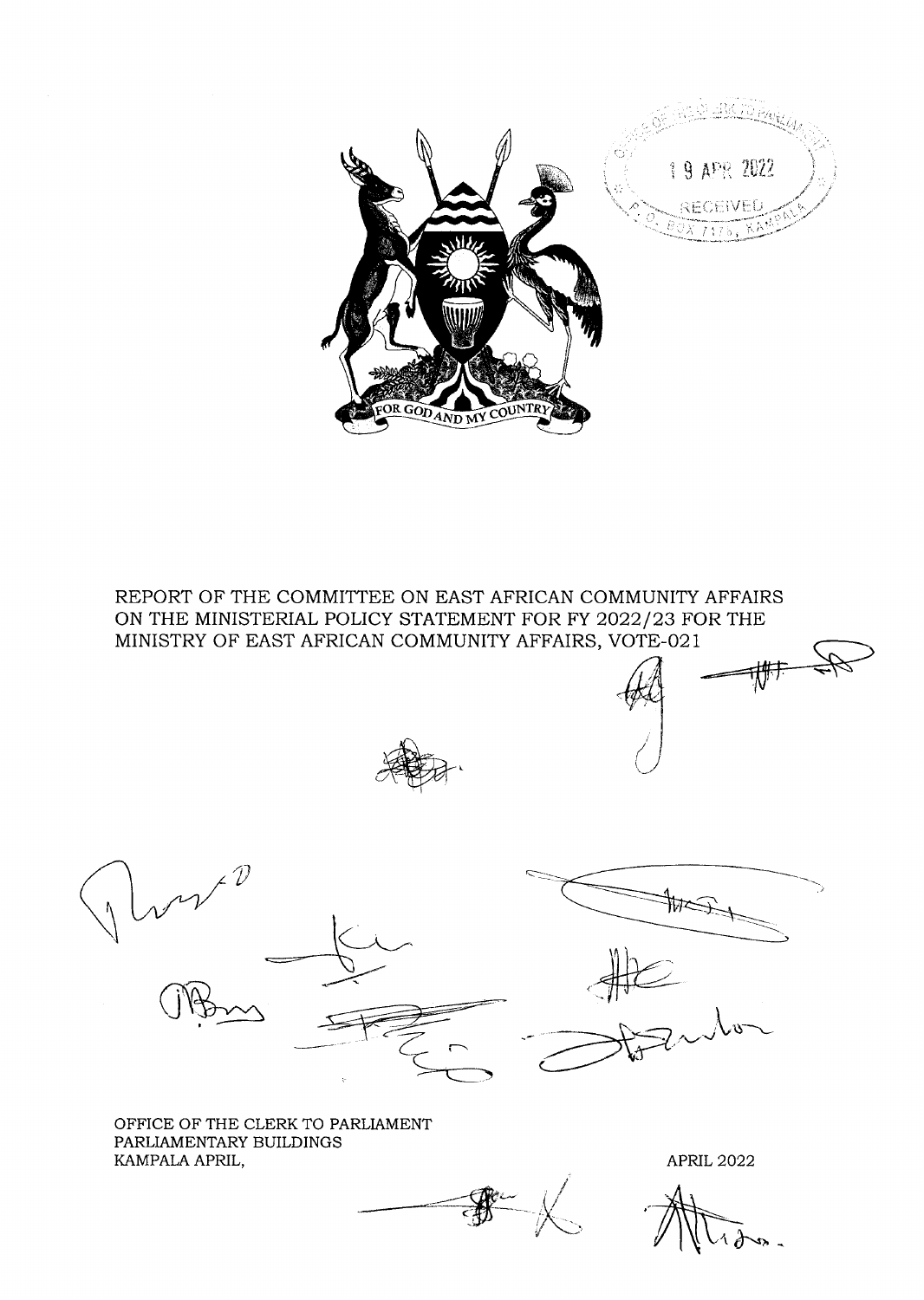$V10$ 

,1

 $\sim$ <sub>2</sub> i

-=

## Table of Contents

| 1                |                                                                              |  |
|------------------|------------------------------------------------------------------------------|--|
| 1.1              |                                                                              |  |
| 1.2              |                                                                              |  |
| $\boldsymbol{2}$ |                                                                              |  |
| 2.1              | Compliance of the MPS FY 2022/23 to the PFM Act (2015)                       |  |
| 3                | CERTIFICATE OF COMPLIANCE WITH GENDER AND EQUITY                             |  |
|                  |                                                                              |  |
| 4                |                                                                              |  |
| 4.1              |                                                                              |  |
| 4.3              |                                                                              |  |
| 4.4              |                                                                              |  |
| 5                |                                                                              |  |
| 5.1              |                                                                              |  |
| 5.2              |                                                                              |  |
| 5.3              | MEDIUM-TERM OBJECTIVES, OUTCOMES AND PERFORMANCE<br><b>INDICATORS</b>        |  |
| 5.3.1            |                                                                              |  |
| 5.3.2<br>5.3.3   |                                                                              |  |
|                  |                                                                              |  |
| 7                | COMMITTEE OBSERVATIONS AND RECOMMENDATIONS12                                 |  |
| 7.1              | Critical under funding of Vote 021: Ministry of East Africa Community        |  |
| $7.2^{\circ}$    | Hosting of the 22 <sup>nd</sup> EAC Micro Small and Medium Enterprise (MSME) |  |
| 7.3              | Sensitization of the Ugandan citizens to appreciate the East African         |  |
|                  |                                                                              |  |
| 7.4<br>7.4.1     | To identify and consolidate market opportunities for the Ugandan private     |  |
|                  |                                                                              |  |
| 7.4.2            |                                                                              |  |
|                  |                                                                              |  |
|                  |                                                                              |  |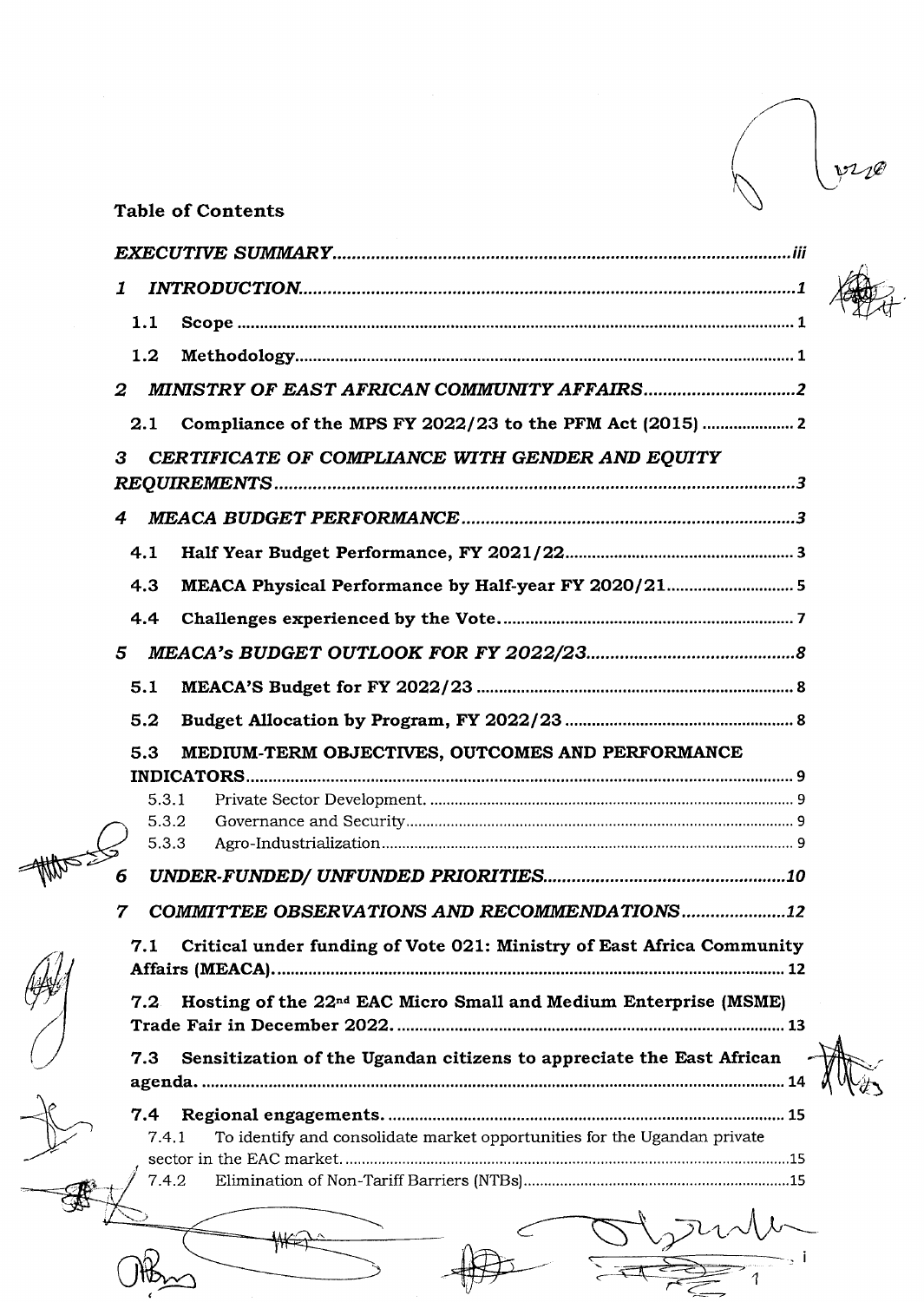|  | 7.5 Compliance and harmonization of domestic laws to conform to the |  |
|--|---------------------------------------------------------------------|--|
|  |                                                                     |  |
|  |                                                                     |  |
|  |                                                                     |  |

## LIST OF TABLES



c->  $\begin{picture}(42,17) \put(0,0){\vector(1,0){10}} \put(15,0){\vector(1,0){10}} \put(15,0){\vector(1,0){10}} \put(15,0){\vector(1,0){10}} \put(15,0){\vector(1,0){10}} \put(15,0){\vector(1,0){10}} \put(15,0){\vector(1,0){10}} \put(15,0){\vector(1,0){10}} \put(15,0){\vector(1,0){10}} \put(15,0){\vector(1,0){10}} \put(15,0){\vector(1,0){10}} \put(15,0){\vector(1$ S am  $\mathcal{D}$ 

 $\frac{1}{\sqrt{\frac{1}{2}}\cdot\frac{1}{\sqrt{\frac{1}{2}}}}$ 





 $\begin{picture}(120,10) \put(0,0){\line(1,0){155}} \put(15,0){\line(1,0){155}} \put(15,0){\line(1,0){155}} \put(15,0){\line(1,0){155}} \put(15,0){\line(1,0){155}} \put(15,0){\line(1,0){155}} \put(15,0){\line(1,0){155}} \put(15,0){\line(1,0){155}} \put(15,0){\line(1,0){155}} \put(15,0){\line(1,0){155}} \put(15,0){\line(1,0){155}}$ 

أسدام **ESSENT** 



il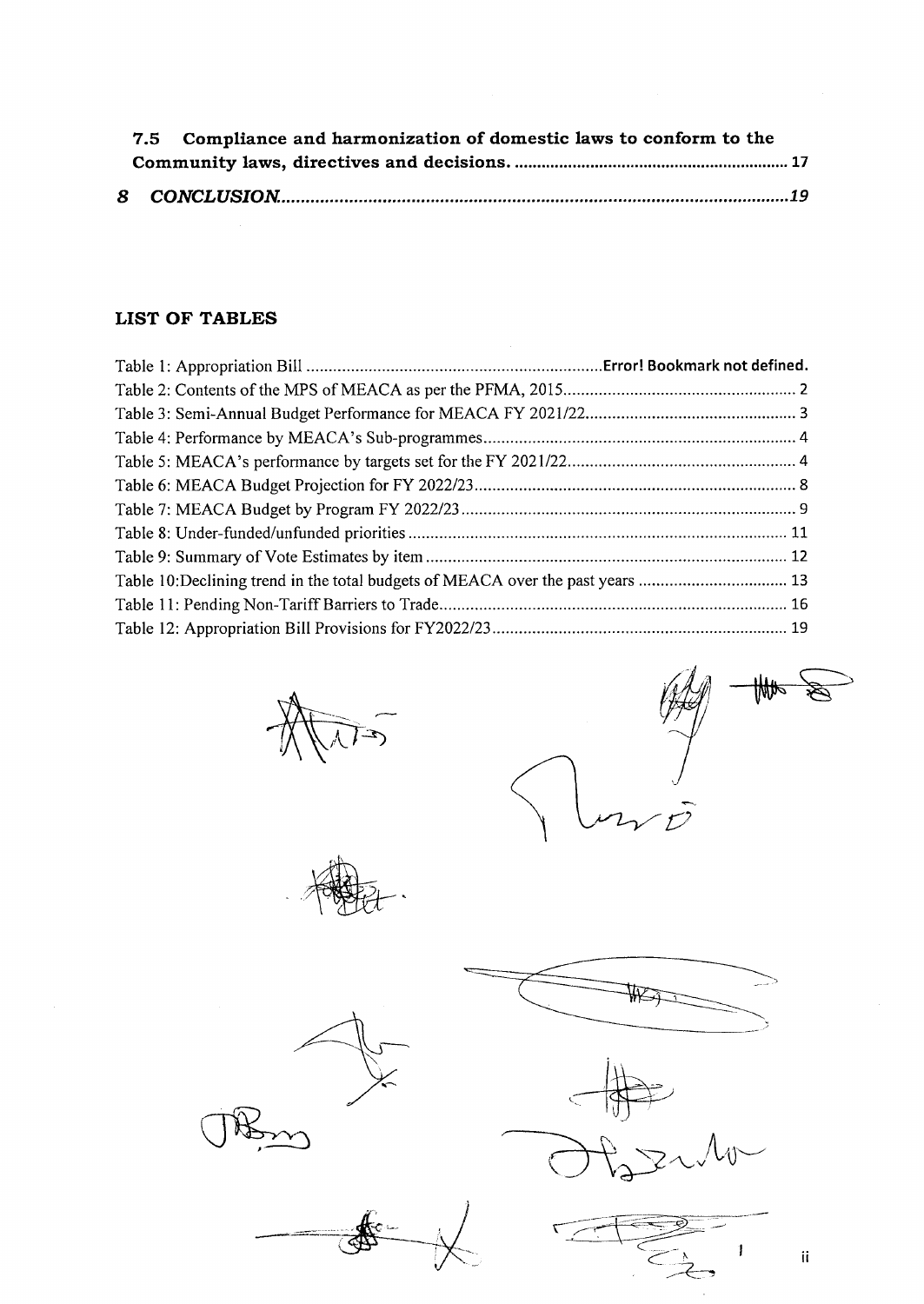#### EXECUTIVE SUMMARY

The Committee on East African Community Affairs in accordance with Article 155 (4) of the Constitution of the Republic of Uganda, Section 12 of the Public Finance Management Act, 2015 and Rule 189 and 149 (1) of the Rules of Procedure has reviewed the part relating to Vote 021, Ministry of East African Community Affairs (MEACA) and now reports.

#### VOTE O2I - MINISTRY OF EAST AFRICAN COMMUNITY AFFAIRS

#### Compliance of the MPS FY 2022/23 to the PFM Act  $(2015)$

The Ministry's MPS complied with the Section 13(15) of the Public Finance Management Act, 2015. Based on the assessment for Gender and Equity requirements, the compliance score of Vote 021 was 63.90%.

 $m\hat{U}$ 

### Half Year Budget Performance, FY 2021/22

WO By the close of Quarter 2 of Financial Year (FY)  $2021/22$ , out of the approved budget of Ushs 31.833Bn, 56.3% translating into Ushs 17.933Bn, had been released to the Ministry. The funds released included a supplementary budget approved for purchasing the minister's vehicle. The Ministry, however, managed to absorb only 53.9% of the total funds released to them, owing to procurement delays and the bouncing of funds made towards the EAC contributions. Important to note, however, is that the funds budgeted to cater for Arrears were received and absorbed to 100%.

1

Further analysis of the Ministry's budget by sub-programmes reveals Administration, Policy and Planning sub-programme received the most funds up to a tune of 56.77% but utilized them the least and registered an absorption of only 53.09%, while the Regional Integration sub-programme received only 37.59% of its funding and absorbed up to 73.58%.

### Challenges experienced by the Vote.

 $\begin{picture}(20,10) \put(0,0){\line(1,0){10}} \put(15,0){\line(1,0){10}} \put(15,0){\line(1,0){10}} \put(15,0){\line(1,0){10}} \put(15,0){\line(1,0){10}} \put(15,0){\line(1,0){10}} \put(15,0){\line(1,0){10}} \put(15,0){\line(1,0){10}} \put(15,0){\line(1,0){10}} \put(15,0){\line(1,0){10}} \put(15,0){\line(1,0){10}} \put(15,0){\line(1$ Inadequate funding to effectively meet the obligations and the mandate i.

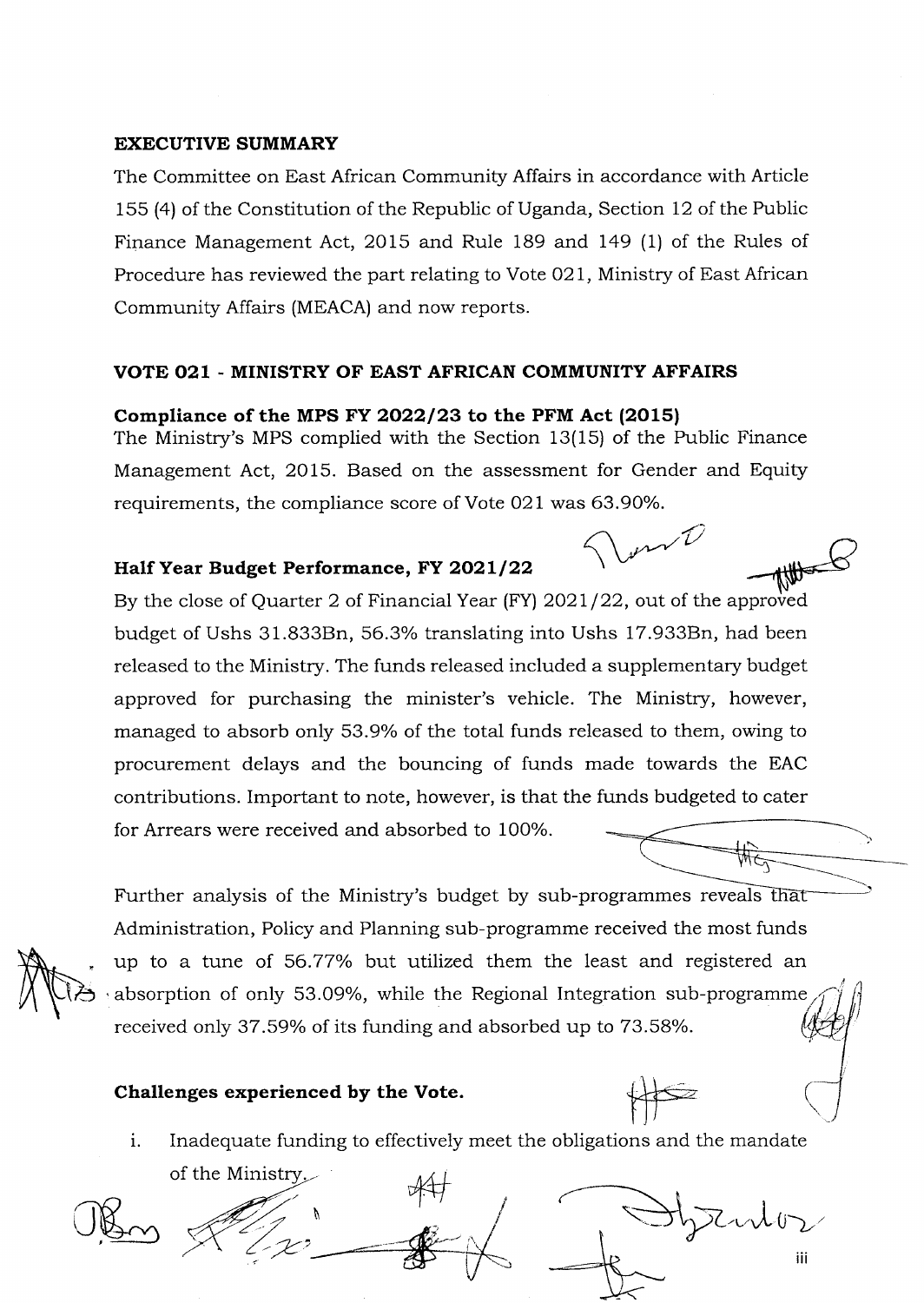- ii. Inadequate funds (releases) for Uganda's annual contribution to the EAC Organs and Institutions.
- iii. Inadequate resources to undertake effective public awareness on EAC programmes, opportunities, market requirements, quality and standards, among others.
- iv. SIow pace by which MDAs are amending their respective national laws to align them to the EAC Common Market Protocol and remove all the non-conforming measures in the respective laws.

#### MEACA'S Budget for FY 2022/23

The Ministry has been allocated Ushs.  $31.75$ bn for FY 2022/23 indicating a slight increment to their budget equal to Ushs 0.21 Billion (0.66%) attributed to the increase in the recurrent budget of the Ministry from the current financial year. Of this,  $4\%$  (USHS. 1.24bn) is Wage, 95% (USHS. 30.09bn) Non-wage, 1% (USHS. 0.43bn) Development. While there's a 53.8% reduction in the GoU development funds allocated to the Ministry, Members should note that a total of 9.282 Bn has been provided to cater for pension and gratuity arrears in the  $FY2022/23$ . Jernet

The Budget Strategy and resource allocations for FY 2022/23 have been done along with the programme approach, premised on the twenty (2O) development programmes identified in the Third National Development Plan. MEACA will contribute to only three (3) NDP III development programmes. At the Ministry level, MEACA will operate two sub-programmes to achieve the objectives of the NDP III development programmes.

#### UNDER.FUNDED/ UNFUNDED PRIORITIES



The Ministry has several under-funded/unfunded priorities totaling to Ushs 7.5 Billion. The Committee observes that MEACA is keen on ensuring that the EAC integration in Uganda deepens and works meaningfully to deliver a competitive environment for business. However, MEACA remains underfunded.

 $\int_{0}^{\infty}\frac{dx}{x}dx$ 

 $\hat{J}$ 

(Kon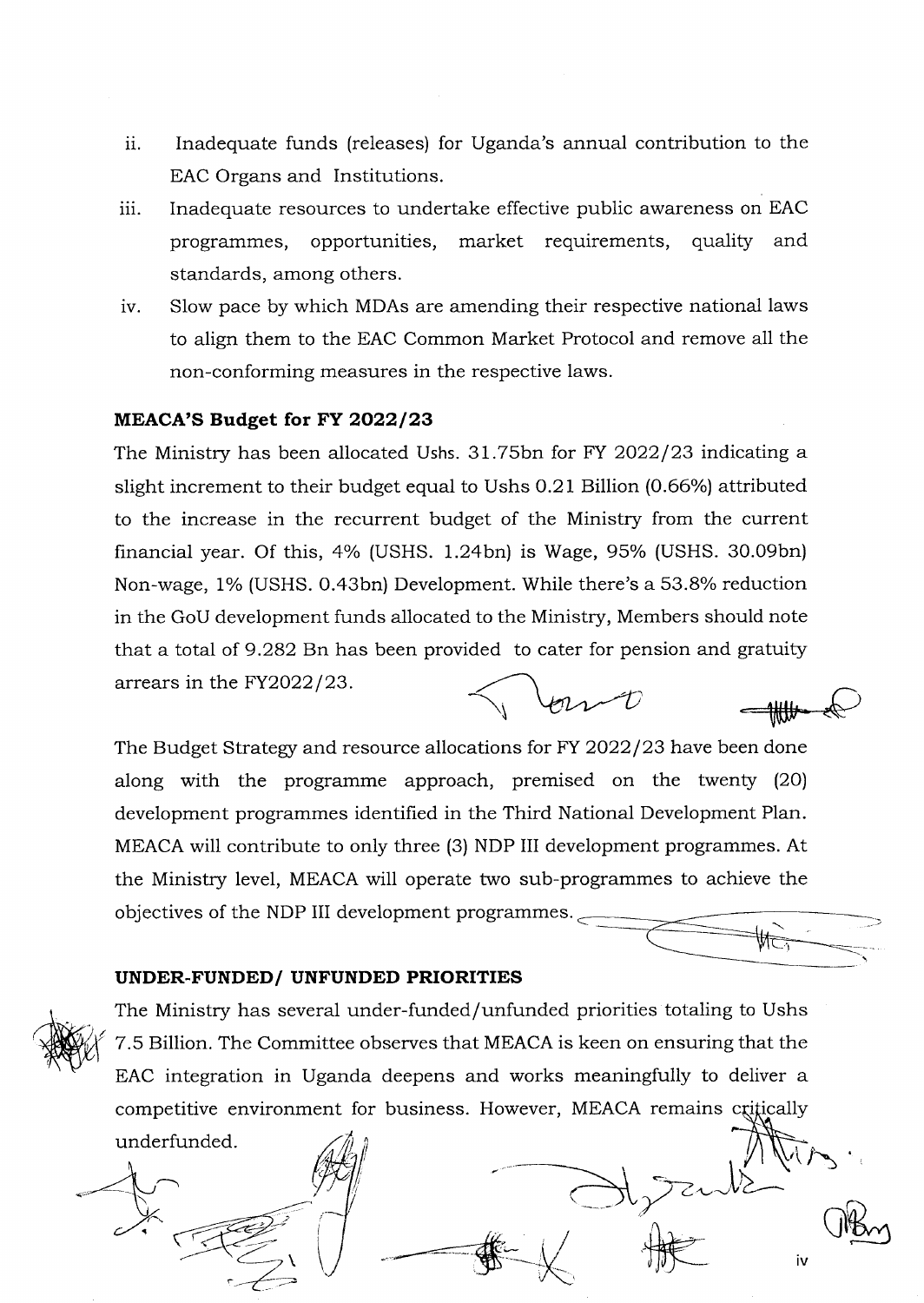The Committee therefore recommends that a reconsideration be made to increase the budget of MEACA-Vote O27 of FY2O22/23 to Ushs. 39.25 Bn commensurate to the expanding mandate and increasing actiuities of the Community. This would cover the current funding gap of Ushs. 7.5 Bn.

## Hosting of the 22<sup>nd</sup> EAC Micro Small and Medium Enterprise (MSME) Trade Fair in December 2022.

The exhibition brings together small and medium enterprises from the EAC Partner States, commonly known as the Jua Kali/Nguvu Kazi, representing the informal sector. This sector has the most entrepreneurs and is vital in the region's development process. Uganda has committed to host the 22<sup>nd</sup> EAC MSME trade fair in December 2022 but it remains unfunded.

The Committee recommends that Ushs. 1.2 Bn required for hosting the 22<sup>nd</sup> EAC Micro Small and Medium Enterprise (MSME) trade fair in December 2022 be provided for the Ministry to facilitate preparations to host the actiuitg.

#### Sensitization of the Ugandan citizens to appreciate the East African agenda. <del>∕ttit</del>





Despite its earlier recommendation, the Committee observes that Ugandans still had low public awareness and sensitization on EAC integration. The lack of understanding continues to disadvantage Ugandans from accessing the gains of the EAC integration. The involvement of the political leadership, youths and the business sector are critical in strengthening the integration process, considering that the EAC is private sector-led and market-driver

The Committee recommends;

i. That additional Ushs. 1.8 Bn required for sensitization and public awareness activities be provided for the Ministry to create awareness of the expanding EAC integration agenda and developments among citizens.

'i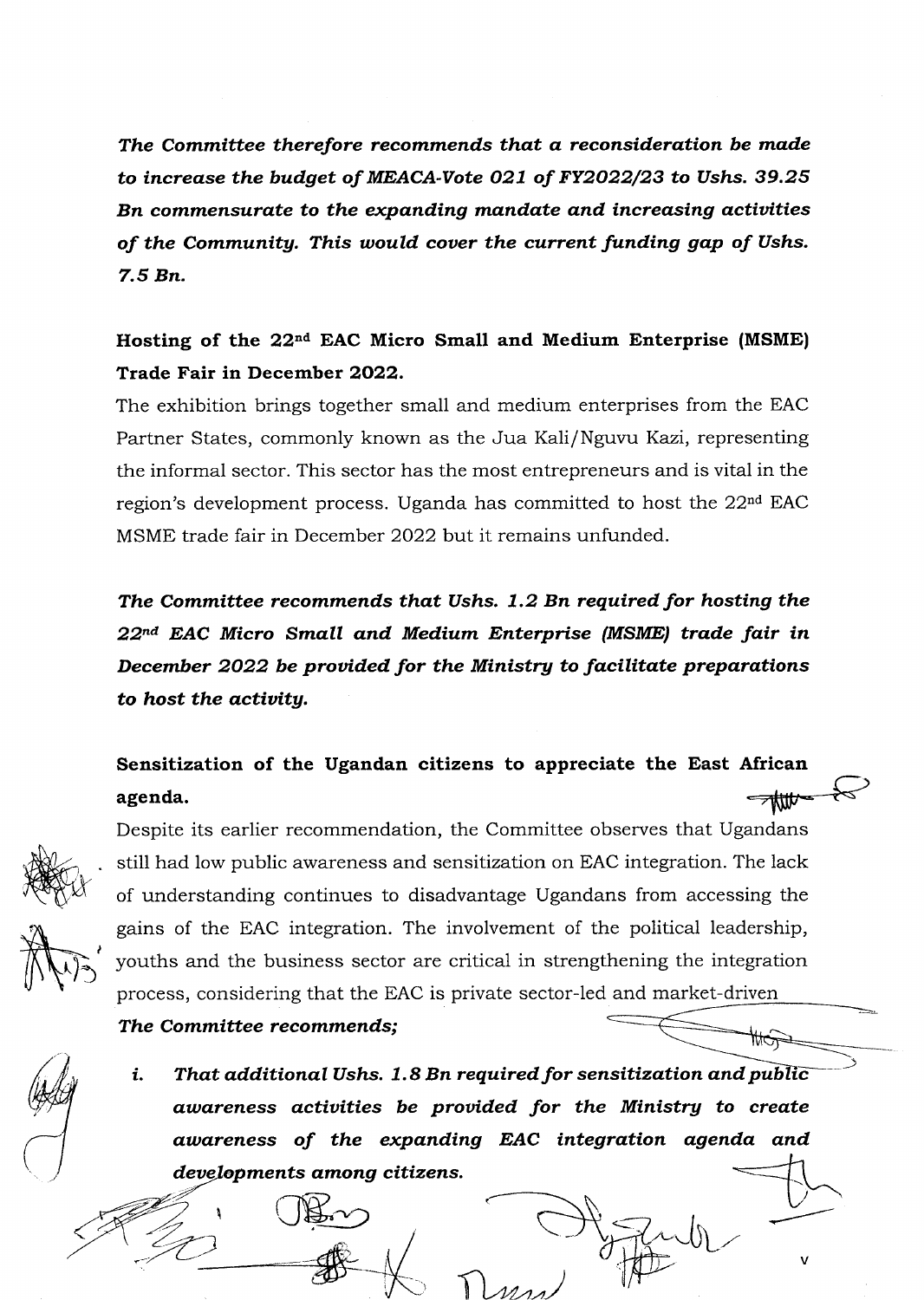ii. MEACA should be innovative to utilize the available media channels to popularize the EAC agenda using the free to air avenues at Uganda Media Center, Uganda Broadcasting Cooperation (UBC) and other government media houses.

#### Regional engagements.

In the wake of the EAC integration and the accession of the Democratic Republic of Congo (DRC) to the Community, there's a need for more efforts to support the private sector piayers to access market opportunities in the DRC. The involvement of the political leadership of MEACA to participate in EAC Sectoral council meetings and coordinate the identification and resolution of Non-Tariff Barriers (NTBs) and bilateral engagements on trade issues related to agro trade and private sector development is critical. The non-tariff barriers increase transaction time and costs of doing business, affecting Uganda's intra-regional trade volumes with partner states. Ugandan goods have continued to be restricted or rejected in the Tanzanian and Kenyan markets. More than nine million Ugandans have made losses arising from milk, poultry, and maize restrictions<sup>1</sup>, hence the continued trade disputes and disharmony between Uganda and the EAC member states.



The Committee recommends that additional Ushs. 2.5 Bn required for be provided for the Ministry to facilitate the engagements

Compliance and harmonization of domestic laws to conform to the Community laws, directives and decisions. इिर्फ

 $\mathcal{L} \leftarrow \mathcal{L} \leftarrow \mathcal{L} \leftarrow \mathcal{L} \leftarrow \mathcal{L}$ 

The private sector continues to decry the lack of enforcement mechanisms on the EAC's laws/policies/decisions, which hamper trade facilitation. The traders have reported challenges related to non-mutual recognition of Ugandan products. This has been mainly occasioned by the failure or slow pace of harmonizing our t.

I

 $1$  Submissions from Private Sector Foundation bmissions from Private Sector Foundation<br>
COBS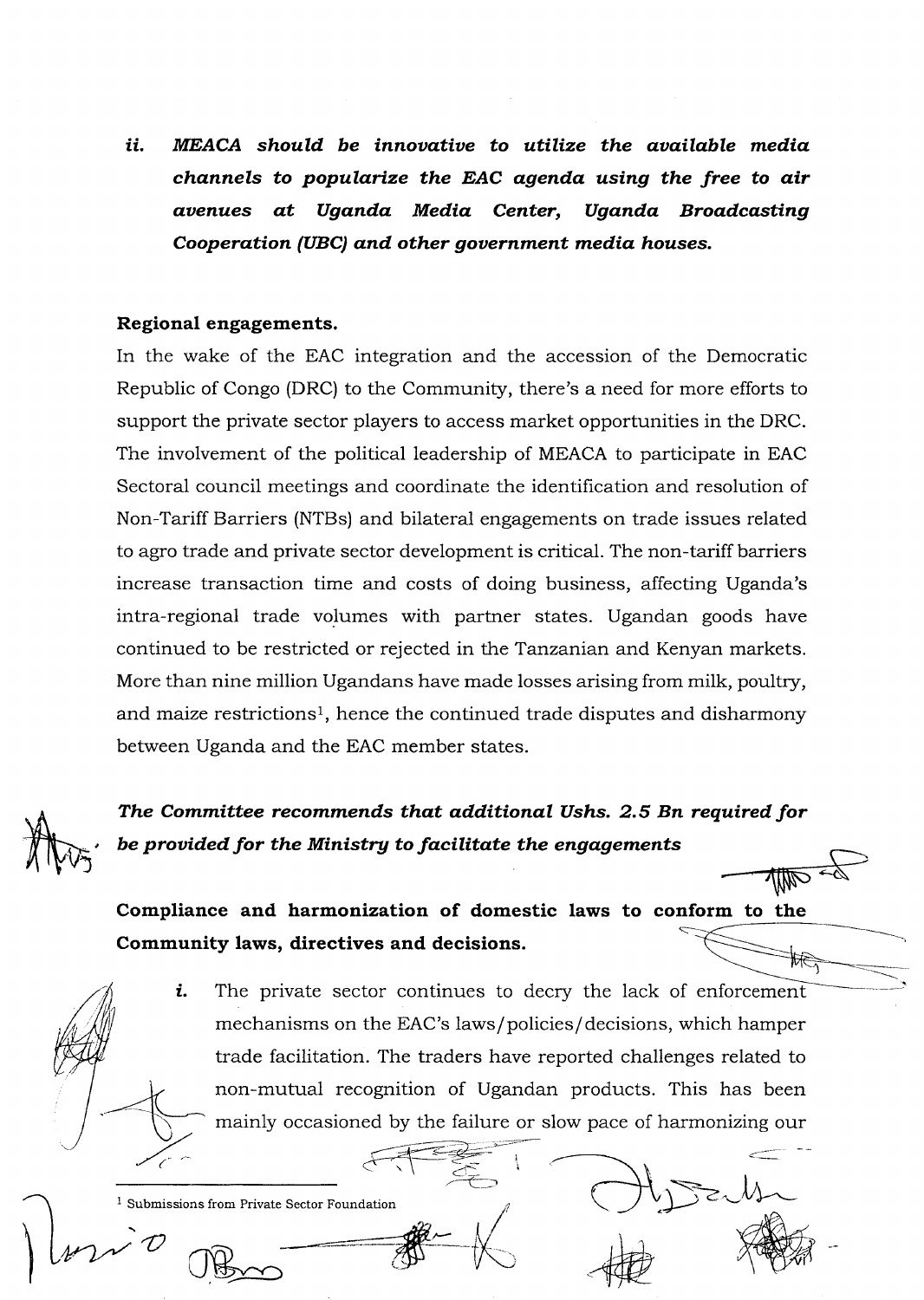domestic laws and standards in conformity with regional laws and standards. The result is costly and time-consuming re-testing processes imposed by similar or equivalent agencies or denial of market access for Ugandan products in other partner states. Additionally, the lack of a legal framework mandating MEACA to compel implementation by respective MDAs has slowed the process. EAC activities that require direct intervention and implementation by the affected MDAs are not prioritized because of the different mandates. The funding earmarked for implementing these activities is often subject to diversions by the respective MDAs.

#### The Committee recommends:

- $\mathbf{i}$ . That additional Ushs. 0.849 Bn required for compliance with implementation of EAC decisions and directives be provided,
- ii. The Minister of Finance, Planning and Economic Development to table a bill for amendment of the Public Finance Management Act to provide for a certificate of EAC resolutions compliance of the Ministerial Policy Statement. This will compel all affected MDAs to incorporate EAC resolutions and decisions (as and when passed) in their policies and budget frameworks, without which, budgetary appropriations would be affected.
- iii. The Summit gets more involved in supervising the implementation process (See coalition of the willing member states working methods).

Subject to the above observations and recommendations, the Committee recommends that Parliament approves the Vote budget estimates to a tune of Ushs. 39.25 Bn commensurate to the expanding mandate and increasing activities of the Community. This would cover the current funding gap of Ushs.

 $7.5 Bn$ . vii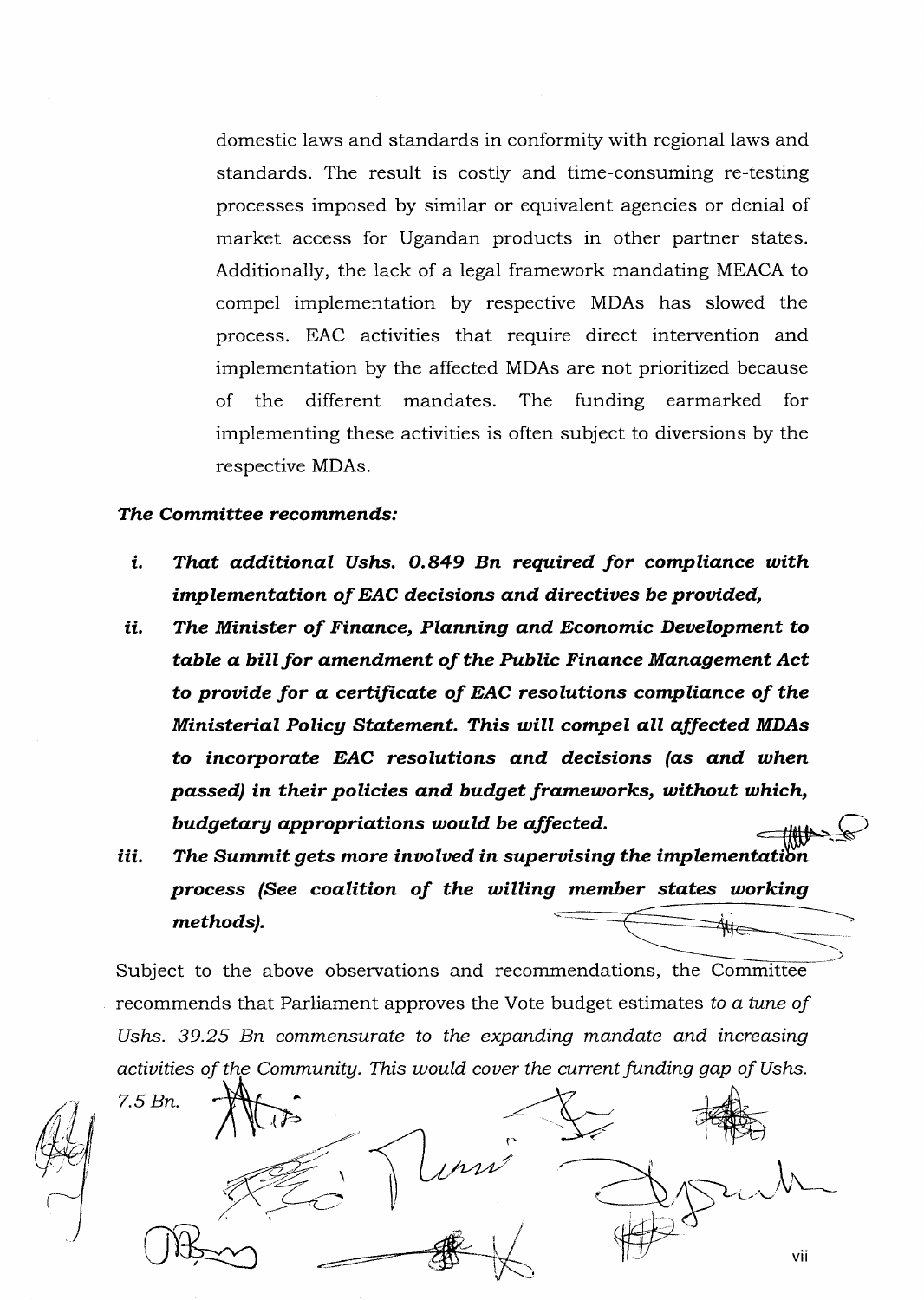#### 1 INTRODUCTION

In accordance with Article 155 (4) of the Constitution of the Republic of Uganda, Section 12 of the Public Finance Management Act, 2015 and Rule 189 of the Rules of Procedure, Sectoral Committees are mandated, among other things, to;

- i. Examine and comment on policy matters affecting Ministries and Departments under their purview and;
- ii. Examine critically government recurrent and capital budget estimates and make recommendations on them for general debate in the House.

Under Rule I49 (1) of the Rules of Procedure, the Committee on East African Community Affairs has reviewed the part relating to Vote 021, Ministry of East African Community Affairs (MEACA) and now reports.

#### 1.1 Scope

The Committee considered the Ministerial Policy Statement and examined the budget estimates for FY2O22|23 of the Ministry of East African Community Affairs (MEACA) Vote - 021.

#### 1.2 Methodology

 $\overline{\phantom{a}}$ 

The Committee held meetings with the political and technical leadership of MEACA - Vote 021 and the Ministry of Finance, Planning and Economic Development (MoFPED) The Committee further examined the following documents

- . The Constitution of the Repubiic of Uganda
- . The Public Finance Management Act (2015)
- . The Parliament Rules of Procedure
- The approved National Budget Framework Paper of 2022/23 2027/28 a

L

. The 3<sup>rd</sup> National Development Plan (NDP III)

 $\psi$ 

**AND**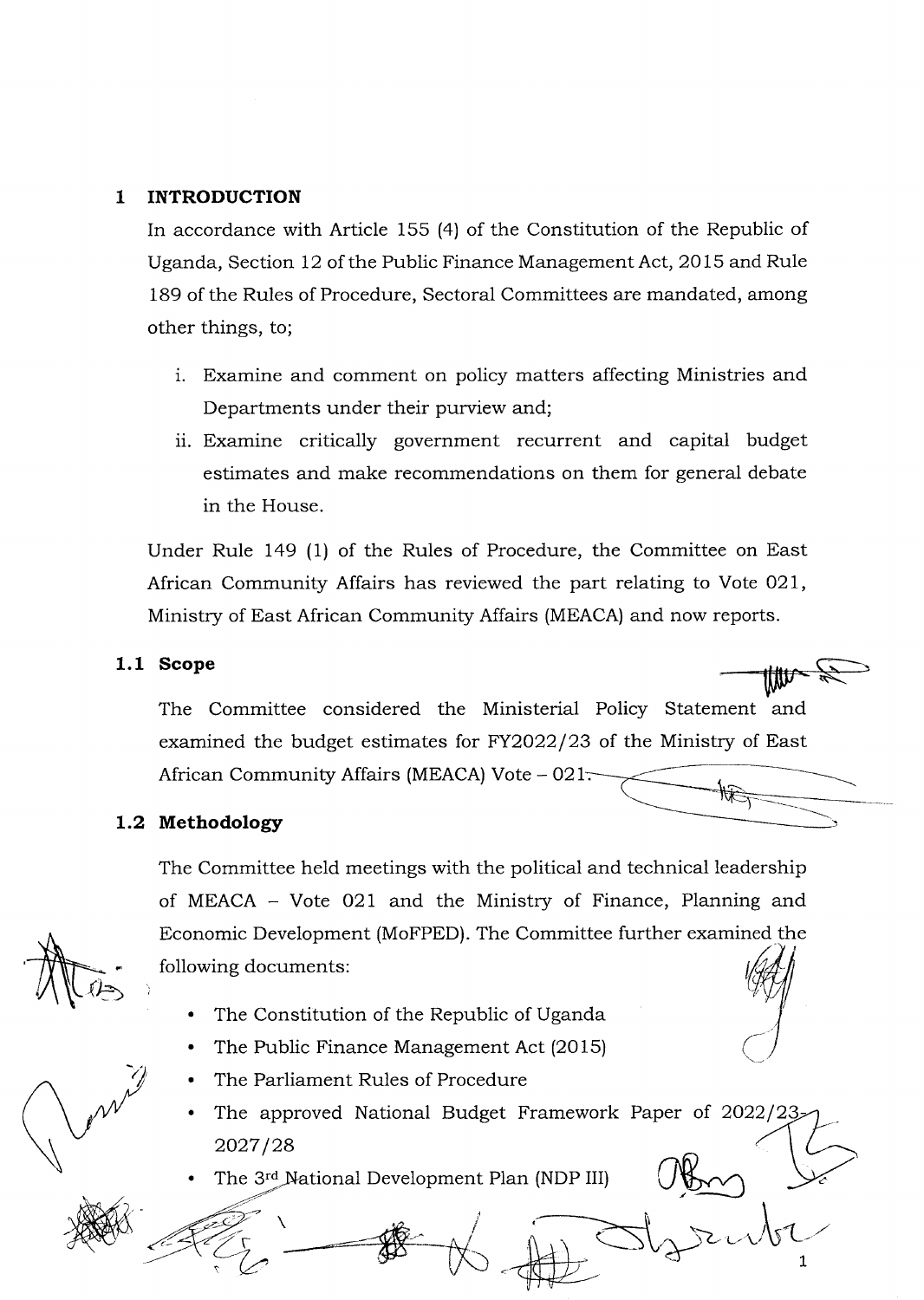- Semi-Annual Budget Performance Report FY 2021/22
- . The alternative Ministerial Policy Statement, MEACA.
- . Report of the Equal Opportunities Commission on Gender and Equity Compliance of Ministerial Policy Statements for FY2022/23
- . Submissions from the Private Sector Foundation Uganda (PSFU)

#### 2 MINISTRY OF EAST AFRICAN COMMUNITY AFFAIRS

#### 2.1 Compliance of the MPS FY 2022/23 to the PFM Act  $(2015)$

According to Section 13(15) of the Public Finance Management Act, 2015, a policy statement should contain the items listed in table 1 below. The Committee assessed compiiance of the MPS for the Ministry, and the status is as provided in Table 1.

Table 1: Contents of the MPS of MEACA as per the PFMA, 2015

Source: PARLIAMENTARY BUDGET OFFICE The Committee observed that the Ministry's MPS complied with the Public Finance Management Act requirements save for 8 (b)  $-440$ PFMA requirements MPS Status Remarks 1 The achievements of the vote for the previous Provided Pg. 5 of the MPS financial year. 2 Certificate of gender and equity Provided Attained 63.9% 3 Exeruitment plan Provided Provided Pg. 26 of the MPS. , . , 4 Procurement plan Provided Pg. 51 of the MPS 5 Motor vehicle utilization report Provided Pg, 119 ofthe MPS 6 Asset register Provided Pg. 69 of the MPS **7** Cash flow projections Provided Pg. 27 of the MPS 8 | A statement of the actions taken by the vote to | Provided | Pg. 123 of the MPS implement the recommendations of Parliament in respect to the report of the Auditor General of the preceding financial year. b) A statement of actions taken as regards Parliament's recommendations Not Provided 9 The annual and three months work plans and outcomes, the objectives, outputs, targets and performance indicators of the work plans and outcomes Provided Pg. 38 and 43 of the MPS r<br>V

2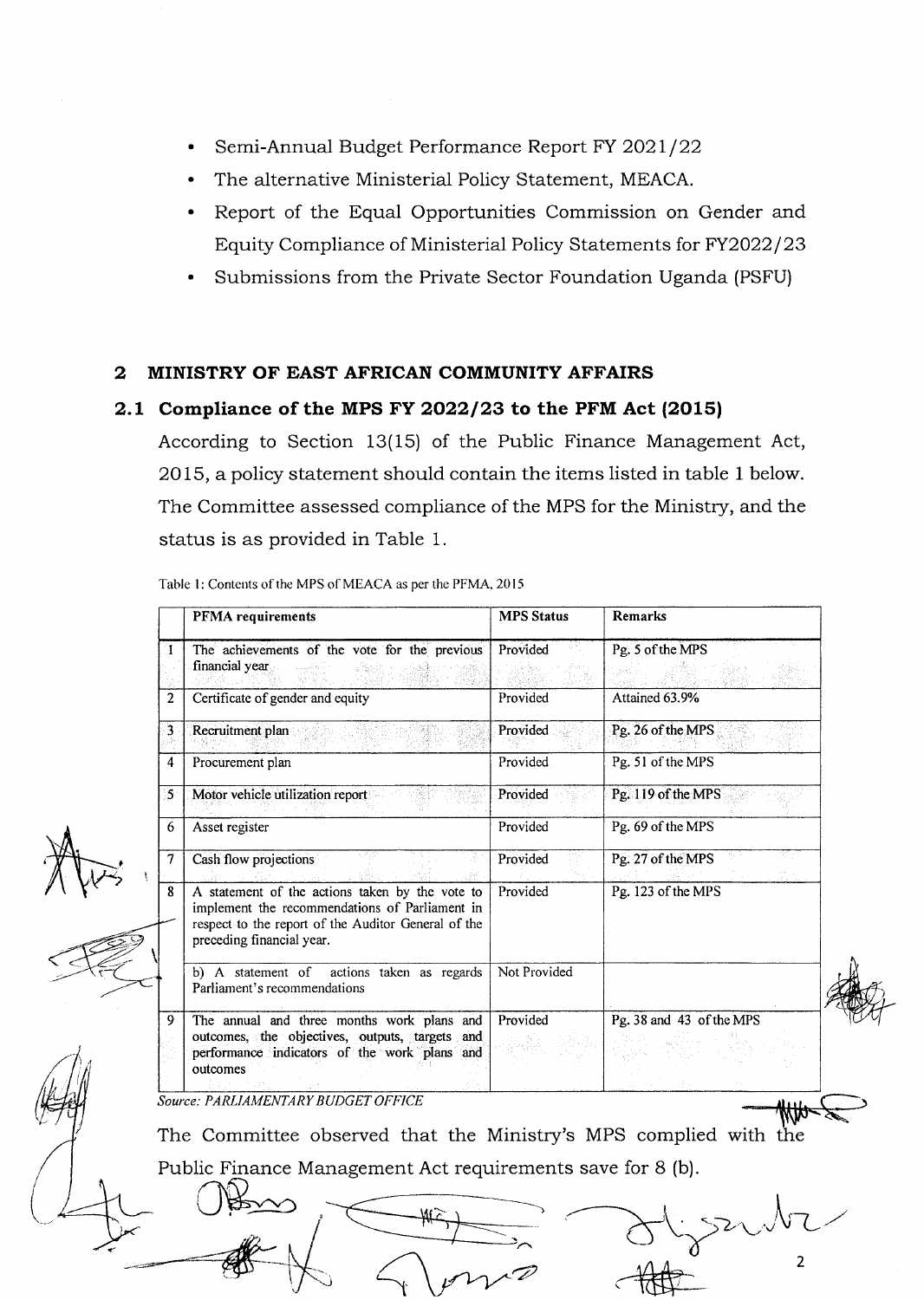#### 3. CERTIFICATE OF COMPLIANCE WITH GENDER AND **EOUITY REQUIREMENTS**

Based on the assessment findings for compliance of the Ministerial Policy Statements for the FY2022/23 with Gender and Equity requirements, the compliance score of Vote 021 - Ministry of East African Community Affairs was 63.90%.

The assessment revealed the following concerns:

- i. The apparent lack of awareness of the regional integration process among citizens creates a deficiency in articulating the benefits that Ugandans can draw from the EAC integration.
- ii. The lack of work plans in the Ministry's budget for the ensuing year on how it will engage the East African Community Membership to put a permanent end to trade barriers that restrict or reject Ugandan products in the wake of the EAC integration.
- iii. The inadequate and poor infrastructure among the EAC member states.

#### MEACA BUDGET PERFORMANCE

#### 4.1 Half Year Budget Performance, FY 2021/22

Table 2: Semi-Annual Budget Performance for MEACA FY 2021/22

| In Bn Ushs      | Approved Budget          | <b>Budget Released</b> | Expenditure | Release Perf. |            |
|-----------------|--------------------------|------------------------|-------------|---------------|------------|
|                 |                          |                        |             |               | Absorption |
| Wage            | 1.235                    | 0.617                  | 0.475       | 50.0%         | 77.0%      |
| Non-Wage        | 29.378                   | 15.816                 | 8.885       | 53.8%         | 56.2%      |
| <b>GoU Devt</b> | 0.920                    | 1.200                  |             | 130.4%        | $0.0\%$    |
| <b>Arrears</b>  | 0.300                    | 0.300                  | 0.300       | 100.0%        | 100.0%     |
| Ext. Fin.       | $\overline{\phantom{a}}$ |                        |             |               |            |
| Total           | 31.833                   | 17.933                 | 9.660       | 56.3%         | 53.9%      |

Source: PBO computations Based on Semi-Annual Budget Performance Report FY 2021/22

By the close of Quarter 2 of Financial Year (FY) 2021/22, out of the approved budget of Ushs 31.833Bn, 56.3% translating into Ushs 17.933Bn, had been released to the Ministry, as observed from the table above. The funds released included a supplementary budget approved for purchasing the minister's vehicle.



 $\overline{3}$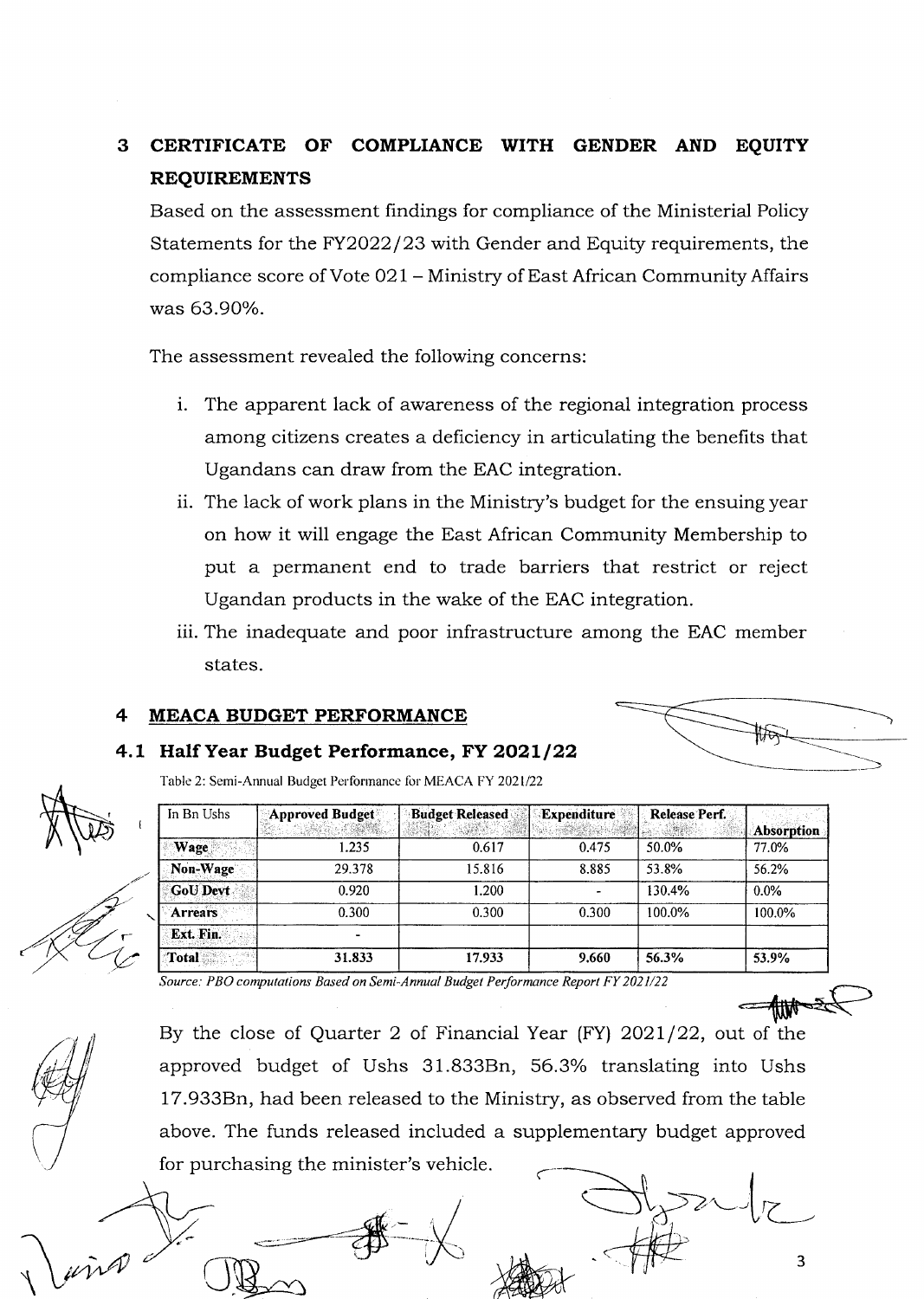The Ministry, however, managed to absorb only 53.9% of the total funds released to them, owing to procurement delays and the bouncing of funds made towards the EAC contributions. Important to note, however, is that the funds budgeted to cater for Arrears were received and absorbed to 100%.

Further analysis of the Ministry's budget by sub-programmes reveals that Administration, Policy and Planning sub-programme received the most funds up to a tune of 56.77% but utilized them the least and registered an absorption of only 53.09%, while the Regional Integration sub-programme received only 37.59% of its funding and absorbed up to 73.58%. (Refer to table 3 below.)

Table 3: Performance by MEACA's Sub-programmes

| In Bn Ushs                                | Approved<br>Budget shs(bn) | Released<br>shs(bn) | Spent<br>by<br>Dec 2021 | Release<br>$Perf(\%)$ | Absorption<br>(%) |
|-------------------------------------------|----------------------------|---------------------|-------------------------|-----------------------|-------------------|
| <b>Regional Integration</b>               | 1.41                       | 0.53                | 0.39                    | 37.59%                | 73.58%            |
| Administration,<br>Policy<br>and Planning | 30.12                      | 17.1                | 8.97                    | 56.77%                | 52.46%            |
| <b>Total</b>                              | 31.53                      | 17.63               | 9.36                    | 55.92%                | 53.09%            |

Source: PBO conrputations Based on Semi-Annual Budget Performance Report FY 202 l/22

4

# 3.2 PERFORMANCE OF MEACA AS PER THE OUTCOME INDICATORS FOR FY 2021/22

Table 4: MEACA's performance by targets set for the FY 2021/22

A Mas Sub-Programmes Outcome Indicators Planned FY 202U22 Actual by the end of Q2 Value (in US Dollars) of Uganda's exports to the EAC that are accorded l 105 821 preferential tariff treatment Number of Ugandans employed in the other EAC Partner States 3200 4222 Regional Integration No. of EAC Regional Policy Frameworks on political affairs domesticated 2 0 Number of action areas in the ratified EAC Protocols implemented by MDAs 5 1  $\overline{0}$ Political Affairs Number of awareness campaigns carried out 1 Number of EAC regional policy frameworks on economic affairs domesticated 2 2 2  $\mathbb{K}_{\sim}$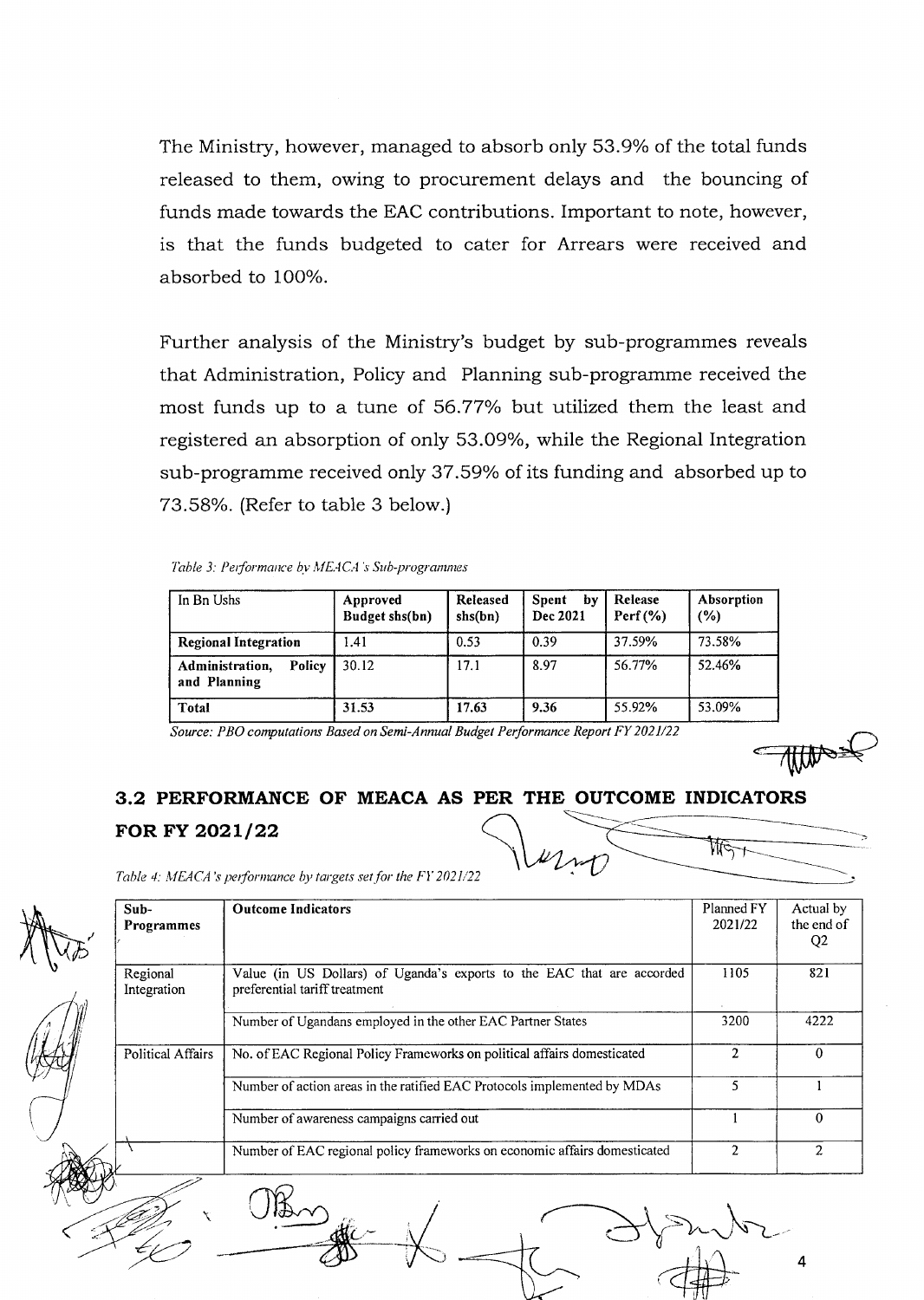| Economic<br><b>Affairs</b>       | The number of MDAs and LGs supported to align their plans to decisions and<br>directives on EAC economic affairs               |                | $\overline{2}$ |
|----------------------------------|--------------------------------------------------------------------------------------------------------------------------------|----------------|----------------|
|                                  | Number of action areas in the ratified EAC Protocols implemented by MDAs                                                       | 10             | 4              |
|                                  | Number of action areas in the East African Monetary Union (EAMU) coordinated<br>and reported by MDAs                           | $\overline{2}$ | $\overline{2}$ |
| Social Affairs                   | Number of EAC regional policy frameworks in the social sectors domesticated                                                    | $\overline{2}$ | 1              |
|                                  | Number of MDAs and LGs supported to align their plans to decisions and<br>directives on EAC economic affairs                   | 20             | 5              |
|                                  | Number of action areas in the ratified EAC Protocols implemented by MDAs                                                       | 4              | $\Omega$       |
|                                  | Number of awareness campaigns carried out                                                                                      | 1              |                |
| Production and<br>Infrastructure | No. of EAC regional policy frameworks in the production and infrastructure                                                     | 2              |                |
|                                  | Infrastructure sectors domesticated                                                                                            |                |                |
|                                  | No. of MDAs and LGs supported to align their plans to decisions and directives<br>on EAC production and infrastructure affairs | 4              | $\overline{2}$ |
|                                  | Number of action areas in the ratified EAC Protocols implemented by MDAs                                                       | 8              | 2              |
| Finance<br>and<br>Administration | % of Uganda's contributions to the EAC Secretariat and other institutions fully<br>remitted                                    | 100%           | 43.50%         |

Source: Semi-Annual Budgel Performance Report Fy 2021/22

The Ministry's performance, as indicated above, show almost 50% achievement of the set targets for the Ministry by the end of December 202L.

Members should note that zero awareness campaigns were carried out by the Ministry and zero per cent performance in the number of action areas ratified EAC protocols implemented by MDAs and the number of EAC Regional Policy Frameworks on political affai<u>rs</u> domesticated was noted.

#### 4.3 MEACA Physical Performance by Half-year FY 2020/21

 $\Box$  The following are some of the intervention<del>s u</del>ndertaken during the period under review;  $\omega_{\mathcal{W}}$  o

a) Spearheaded bilateral engagements with Kenya on denial of market access for Uganda's products like Milk, Sugar and Sugarcane, among others and addressed trade-related conflicts on<br>the South Sudan borders. the South Sudan borders

5